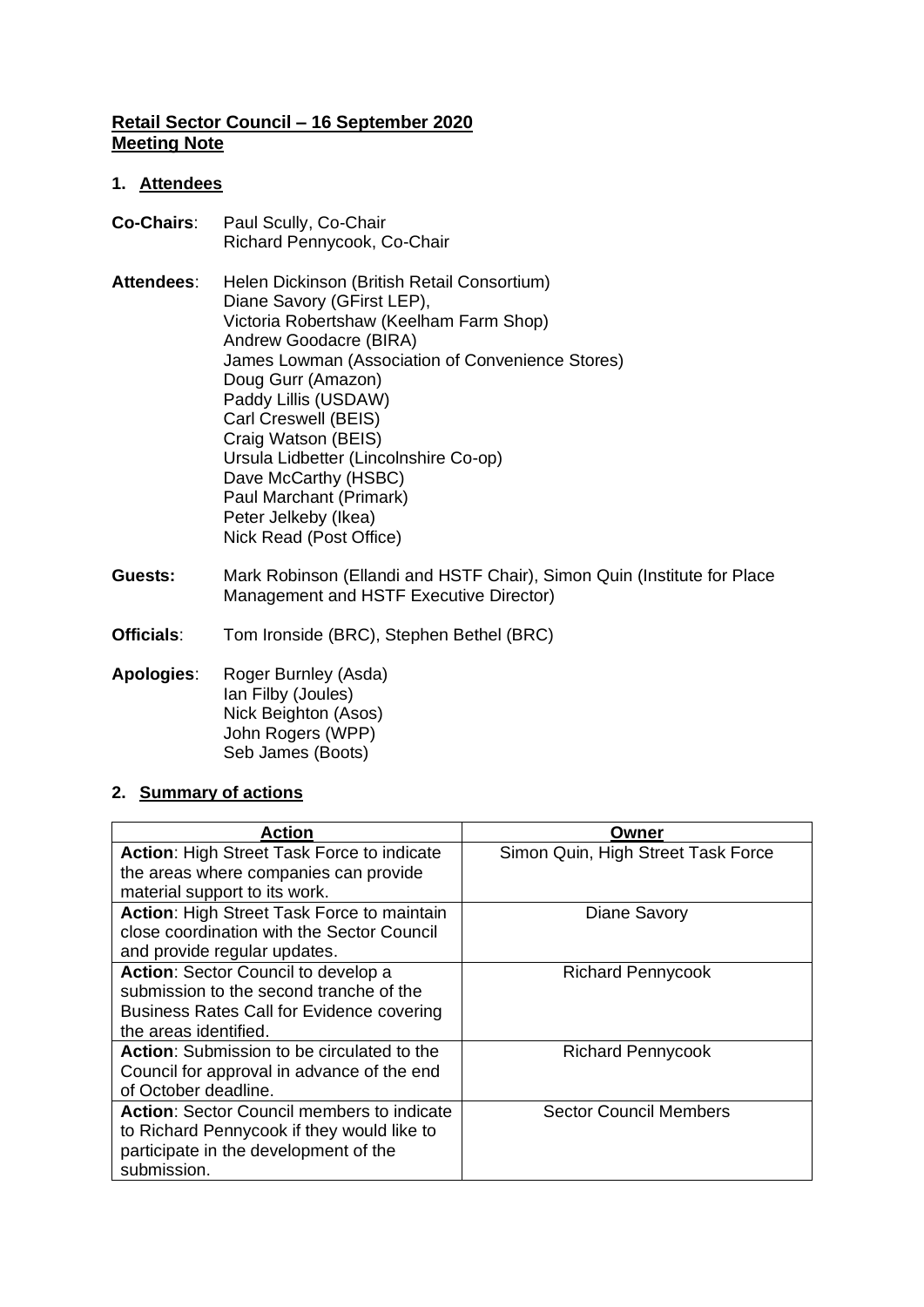| <b>Action: Participants are sought from Sector</b><br>Council members and/or their companies to<br>participate in the Ellen MacArthur<br>Foundation workshop to develop a circular<br>economy vision. | <b>Sector Council Members</b> |
|-------------------------------------------------------------------------------------------------------------------------------------------------------------------------------------------------------|-------------------------------|
| Action: ACS, BIRA and the High Street<br>Task Force to support the work to identify<br>and understand the circular economy<br>barriers and knowledge gaps for SME<br>retailers                        | ACS, BIRA and Diane Savory    |

# **3. Note of Discussion**

## **a) Welcome, Introductions and Conclusions from Scoping Workshops**

The Minister welcomed attendees to the meeting and provided an overview of the agenda. He noted the importance of the High Street Taskforce presentation and the aligned need for close coordination with the work underway in MHCLG. He particularly highlighted the importance of supply chain issues and ethical labour issues in parts of China. The latter topic will be expanded on in the next Ministerial retail call on 28 September.

Richard Pennycook noted and welcomed the breadth of the ongoing areas of engagement between the government and the industry. The focus for the Retail Sector Council over the course of the summer had been to hold workshops to ensure that key strands of activity remained relevant and concentrated in the most important areas. The discussions had been extremely valuable and had confirmed that the key workstrands would be of core strategic importance in the coming months. Three strands would be discussed in detail over the course of the meeting - High Streets and Place, Business Costs and Circular Economy/Net Zero.

### **b) Importance of place workstream update and High Streets Task Force presentation**

Diane Savory introduced the workstream and presentation. She noted the longstanding focus of the High Street Task Force and the development of its remit since its creation. Simon Quin provided an outline of the current areas of focus and the impact of Covid 19 on the Task Force. The work of the Task Force had adapted to address the new reality, including through the provision of data and support to assist high streets to make effective responses to the rapidly developing pandemic. This has been widely used by high streets and partnerships from across the country. Development of collaborative and inclusive forward visions needs to be a key area of focus for these partnerships. However, there is still an absence of place leadership in many places and that is a focus for the Task Force. He also noted the disparities in performance between different types of centres and in different parts of the country. Looking to the future, he noted that retailers would remain important in many high streets but that they would form part of a broader mix of functions and services.

Mark Robinson gave details of the Task Force's wider role advising government on issues affecting high streets across the country. He noted that the Future High Street Fund and related interventions were welcome evidence of the Government's commitment. He also noted that the three key issues that impact high streets are the future of taxation of commercial property, approaches to business insolvency and the wider relationship between landlords and tenants.

In the discussion that followed the Sector Council expressed strong support for the work of the High Street Task Force and asked how their companies could become actively involved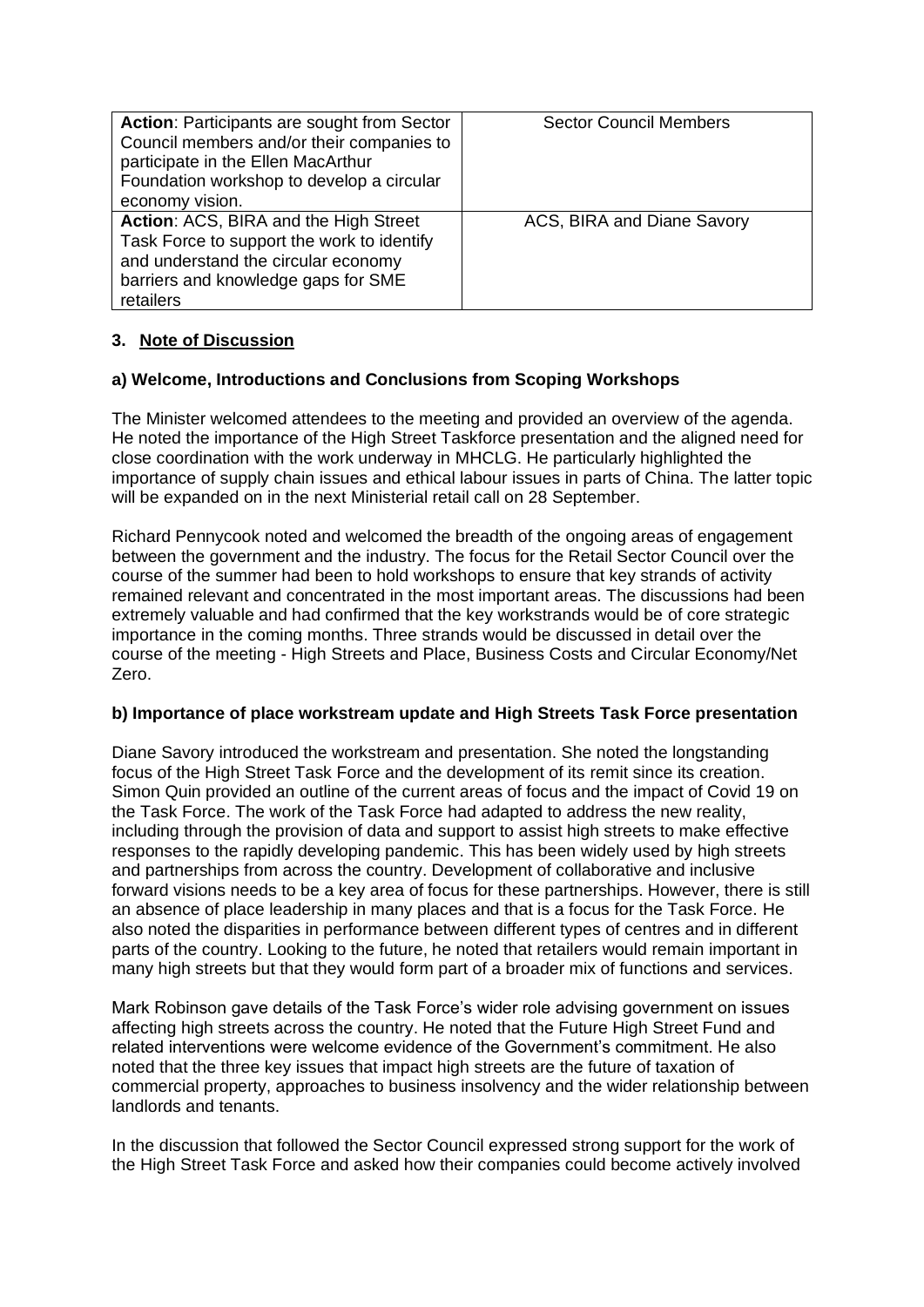in supporting its work. Simon Quin welcomed this support and agreed to provide more detail as to where such support would be most valuable.

**Action**: High Street Task Force to indicate the areas where companies can provide material support to its work.

The role of local authorities was highlighted and the aligned importance of building authorities' expertise and capacity in relation to their high streets. It was noted that this was a key area of focus for the Task Force and clear KPIs exist in that area. Allocation of government funding was identified as an important area for greater understanding. The need for even greater momentum of action on property taxes, insolvency support and building a sustainable way for businesses to operate in a much lower footfall environment is crucial. Effective management of de-densification was also identified as an important area for consideration in view of the aligned read across to tertiary areas and other areas of towns.

In closing it was noted that the Covid crisis provides a unique opportunity to set a new direction for the relationship between landlords, tenants and other local partners. It was agreed that the Sector Council and the High Streets Task Force should maintain close coordination in the months to come.

**Action**: High Streets Task Force to maintain close coordination with the Sector Council and provide regular updates.

#### **c) Call for evidence on business rates**

Richard Pennycook introduced the discussion paper on Business Rates and the two questions highlighted for input. The risk that the tax is not sustainable in the future had been accelerated by the advent of the Covid crisis. The resulting impact on the tax yield would be significant if reform is not successful. It was noted that the Call for Evidence is now well underway and the Government is well briefed on key findings from the Sector Council's earlier Business Costs report.

As the Sector Council considers the Call for Evidence, it should not look to duplicate the efforts of individual companies, the BRC or other trade bodies. Instead it is proposed that the Sector Council should consider the following two questions:

1) At a strategic level, should RSC prepare a response to section 6 "Exploring alternatives to business rates"?

2) Should we use the timeliness of the Call for Evidence as an opportunity to encourage HMT to use the current business rates holiday for retailers as the catalyst for the fundamental reform needed to the system?

There was support from Council members for the two proposed strands of activity identified. It was also noted that the system needed to change to promote positive investment rather than penalising such investment as at present. It is important that any new system addresses that reality. Council members also noted that a Capital Values Tax should be the subject of greater exploration as this approach is not well understood. Ensuring that changing market values are reflected as rapidly as possible is essential to ensure a sustainable future for retailers. It was also noted that retail shouldn't pay more as a result of any overall set of changes – retail bears a disproportionate amount of tax already and additional taxes will not be the answer.

**Action**: Sector Council to develop a submission to the second tranche of the Business Rates Call for Evidence covering the areas identified.